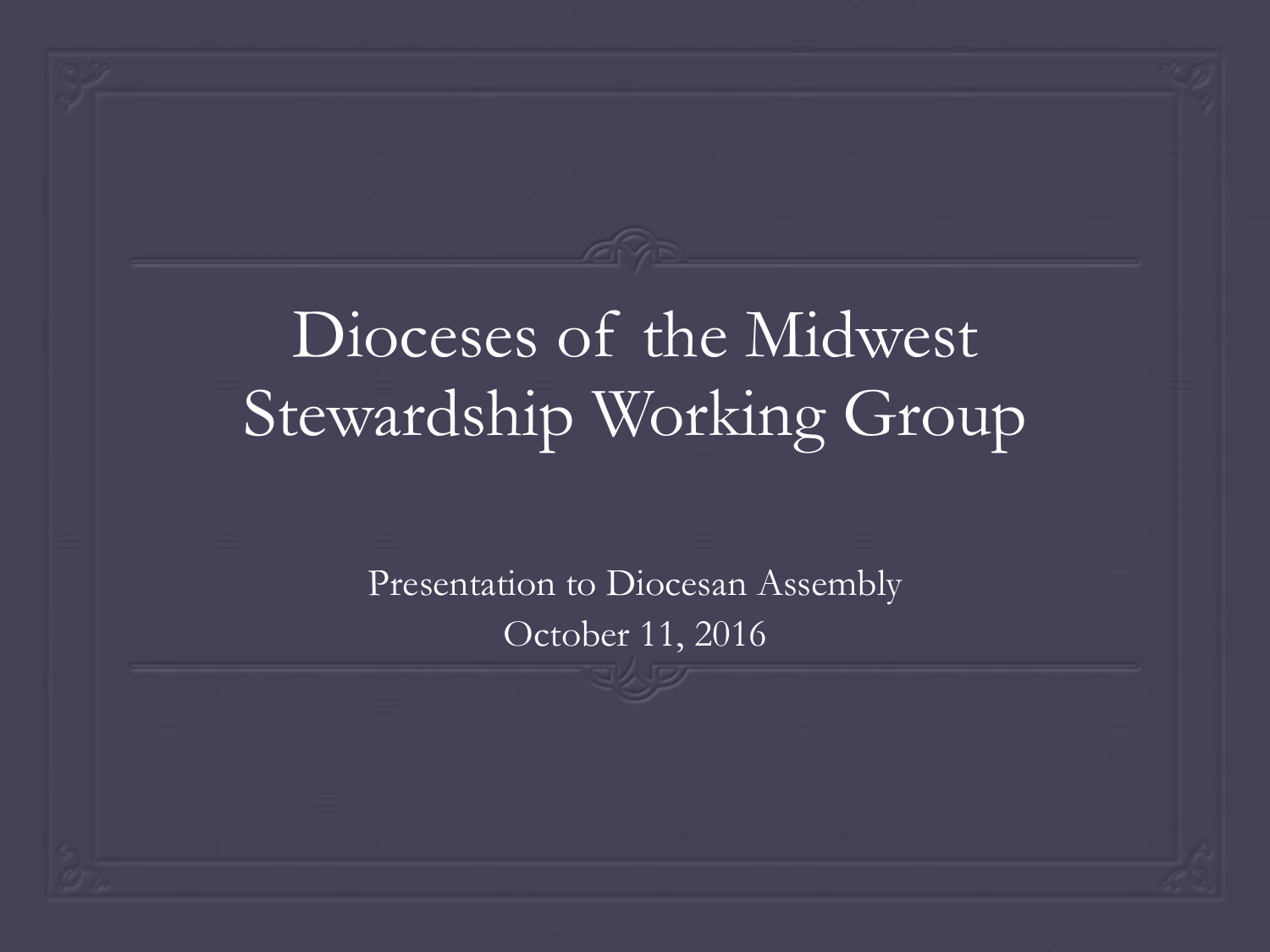### This Presentation

The purpose of this presentation is 1) to provide a quick update on the work of the Stewardship Working Group and 2) to start phase three Stewardship Working Group project by reviewing proposed standard reporting forms.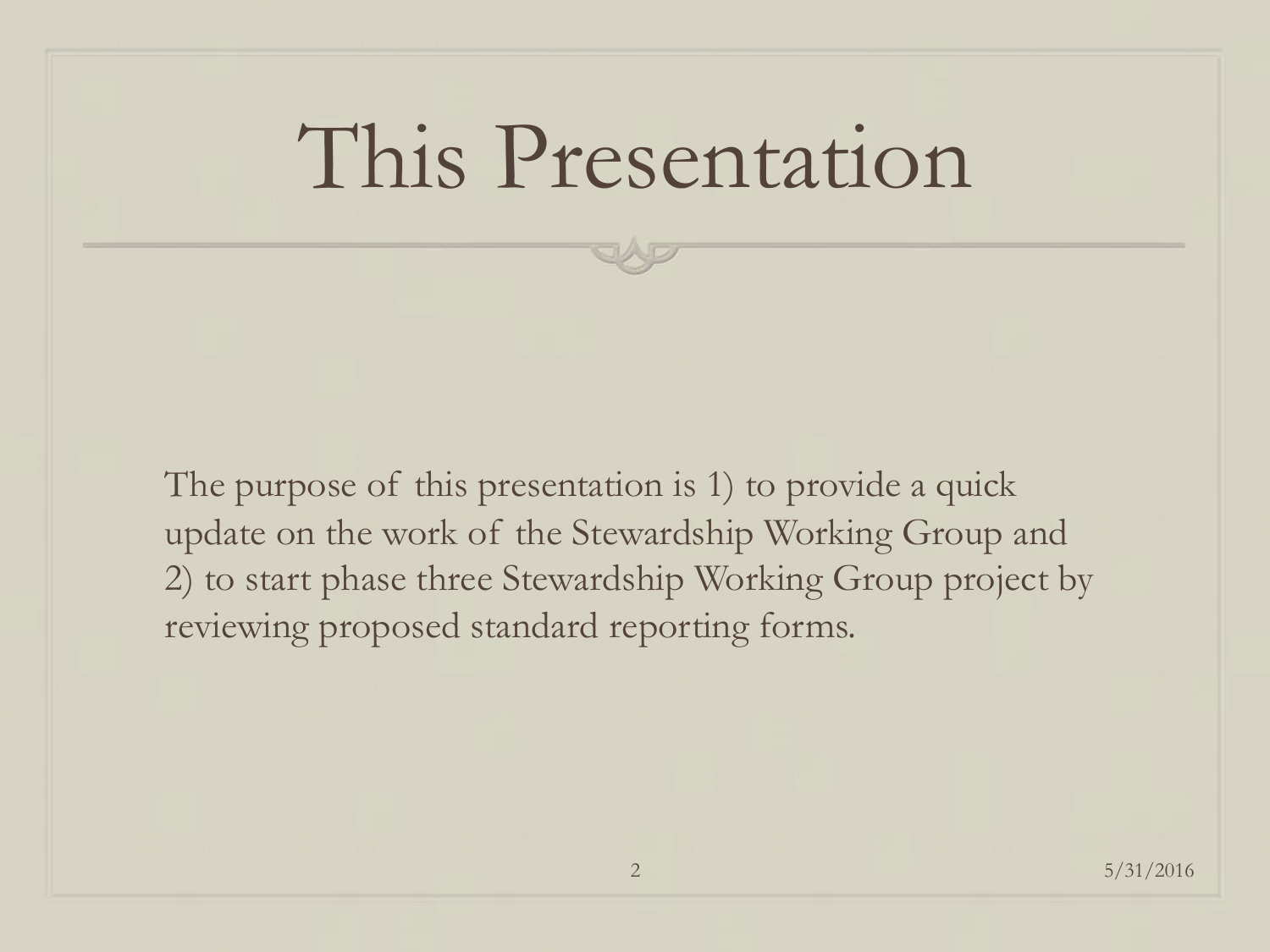# Episcopal Blessing

! As mandated by the 2012 Diocesan Assembly, in early 2015 Bishop Paul has blessed the creation of a stewardship working group.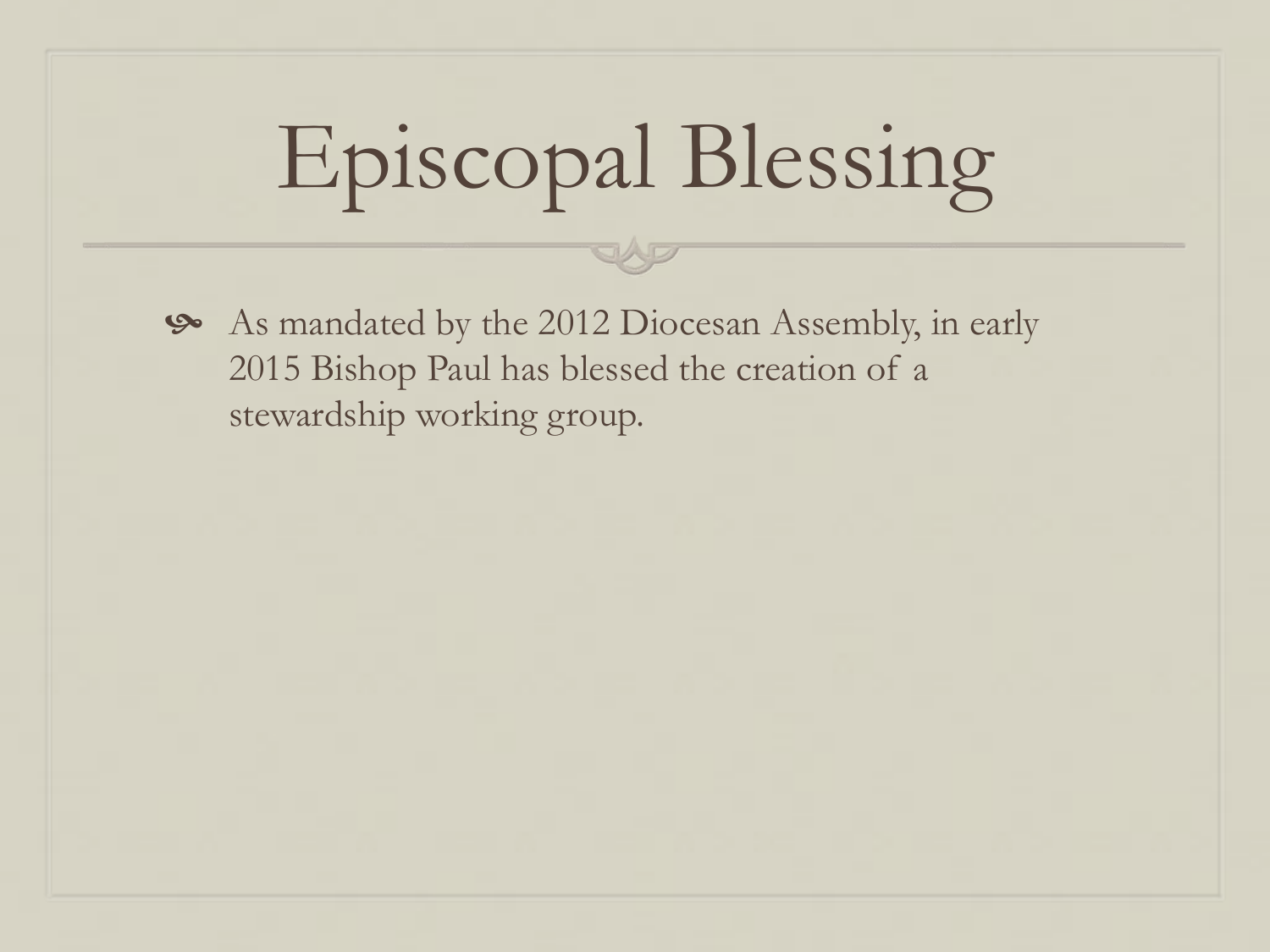## Goal

The purpose of this project is to present a plan at the 2017 Diocesan Assembly that will transition the Diocesan and OCA assessment from a "Head Tax" assessment to a flat, percentage-based assessment.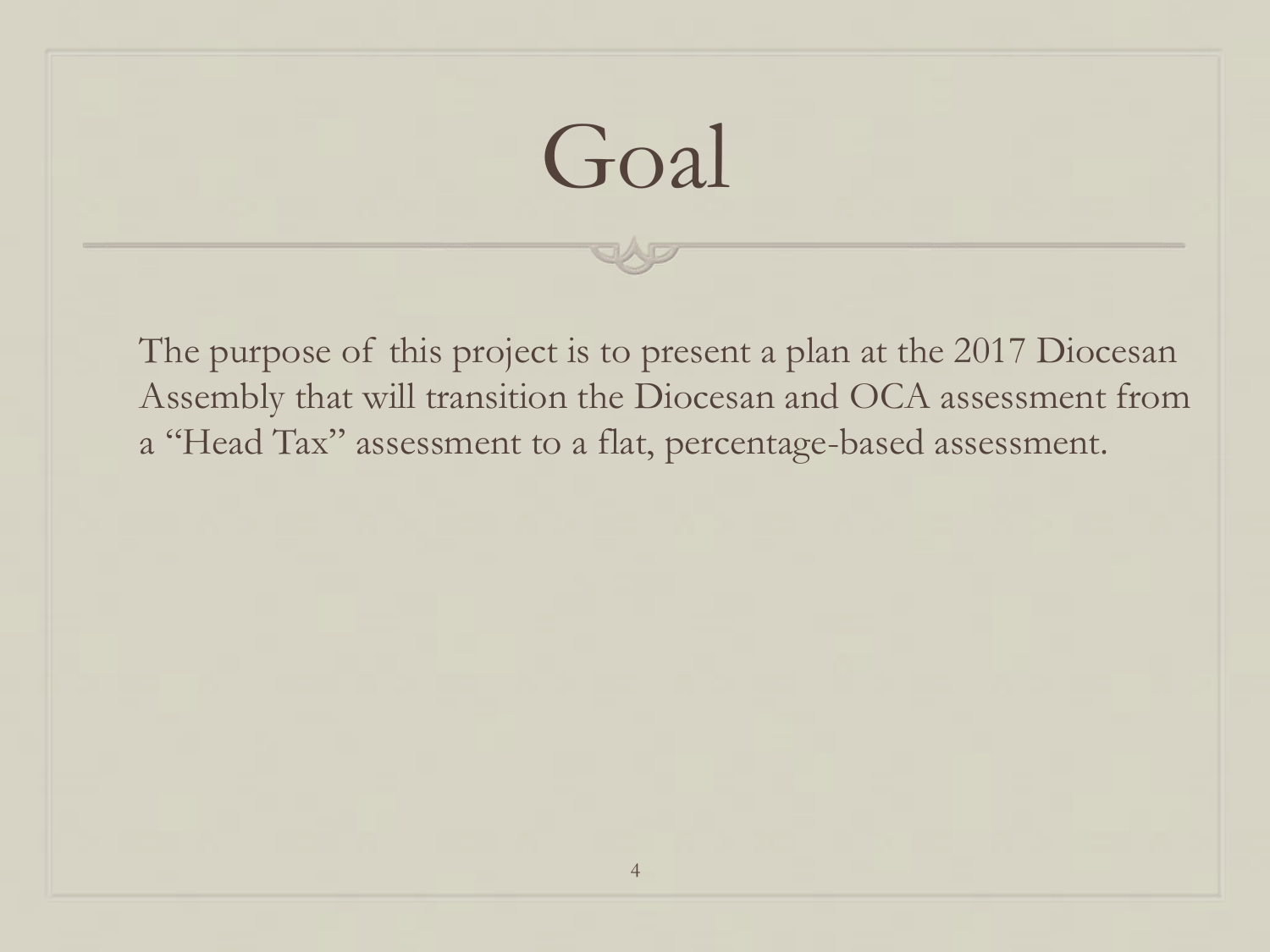# What We Are Discussing

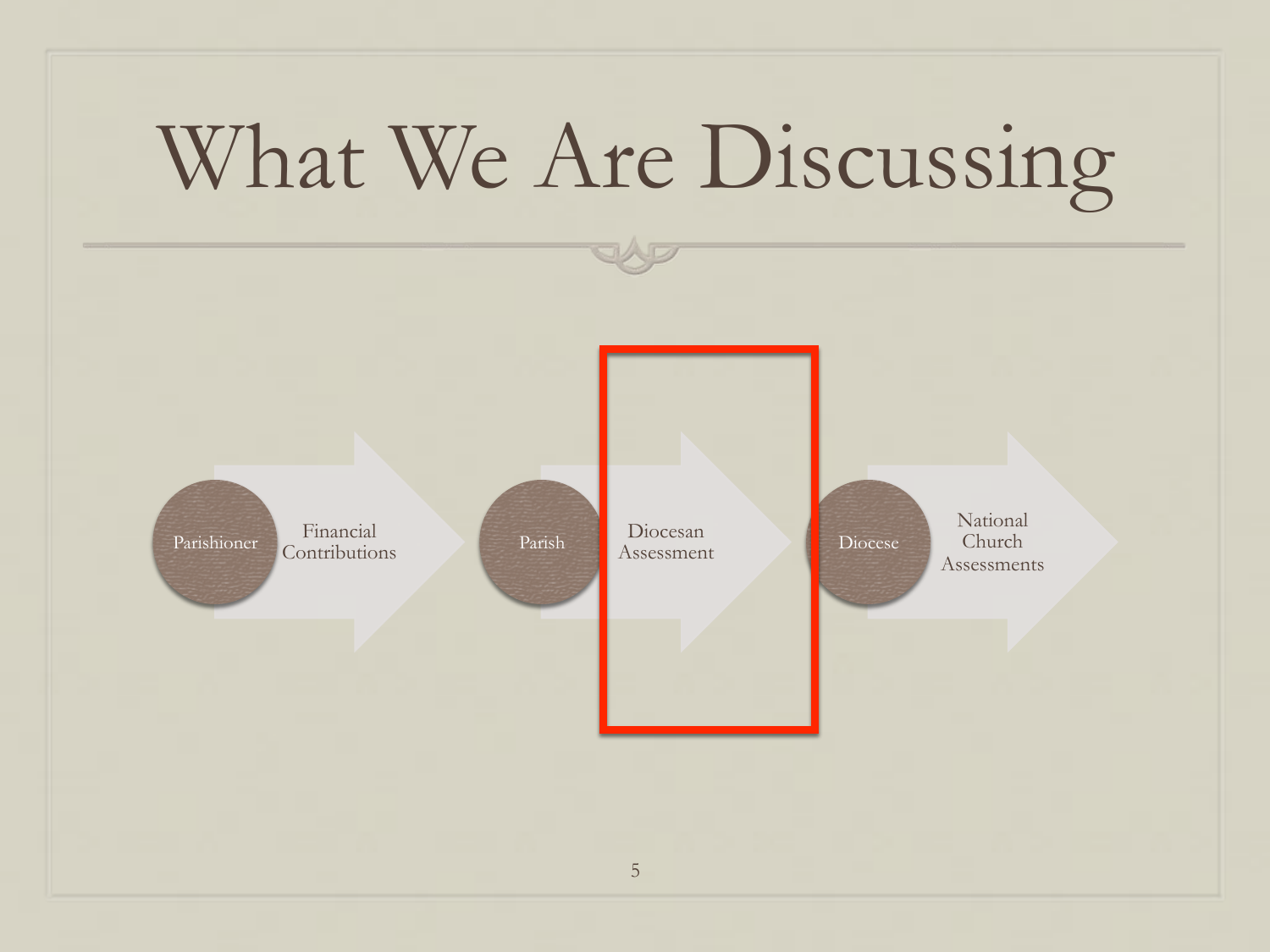# Important Things to Remember

- The Stewardship Group proposal is a funding mechanism.
- **S** National Church assessments are included in this mechanism.
- ! This mechanism dove-tails with the National Church's assessment schedule passed at the 18<sup>th</sup> AAC (2015).
- ! Budgeting and identifying funding priorities is outside the scope of the Stewardship Group.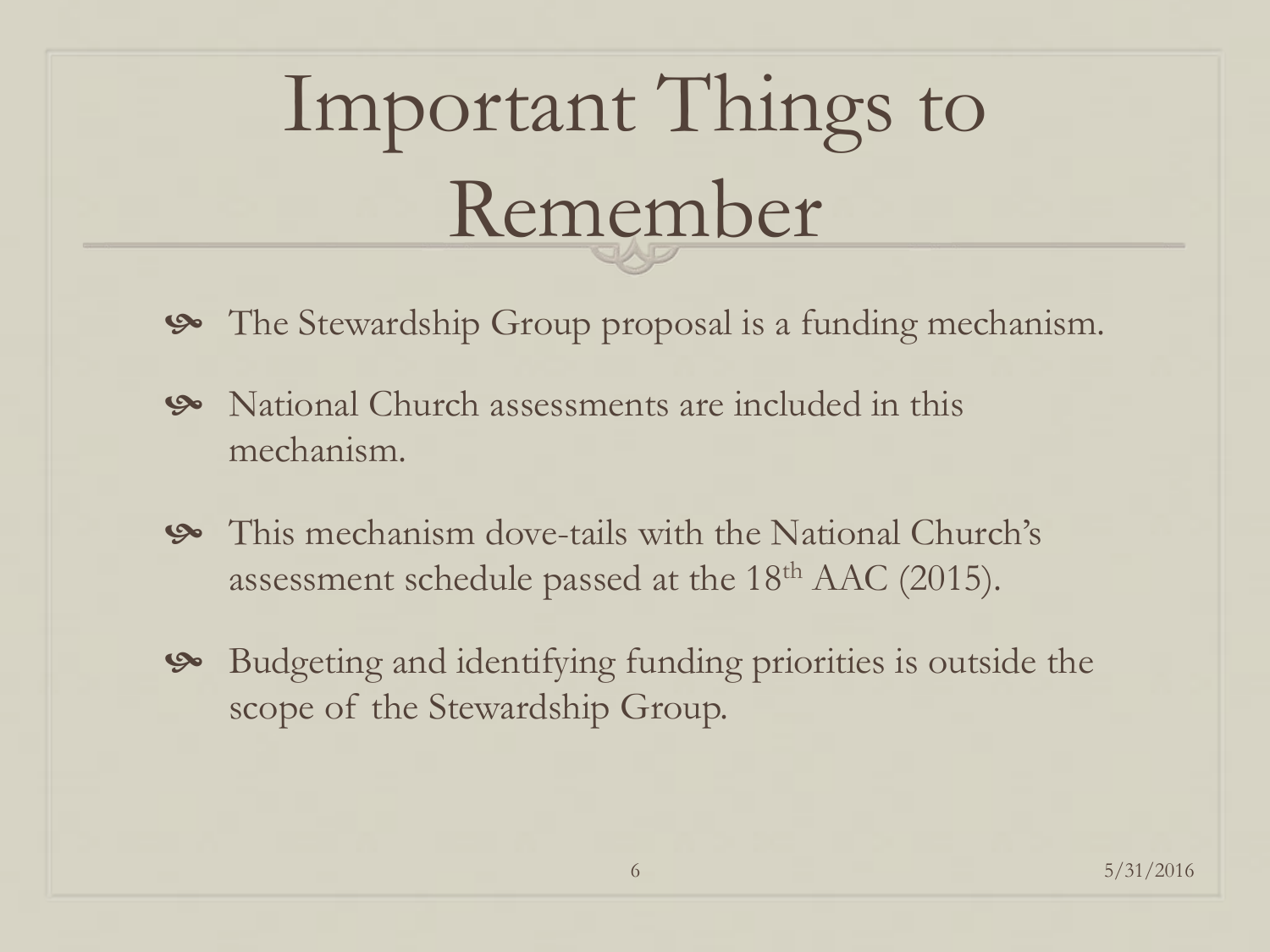#### Why Change?

- **9** Respond to the to scriptural injunction to tithe
- **9 Respond to the 18th All-American Council's encouragement to** change to a proportional giving model
- **9 Respond to the 2012 Diocesan Assembly mandate**
- **9** Current "Head Tax" methodology assumes the median household incomes is the same for all parishes
- ! A desire for fair and equitable assessments across the Dioceses of the Midwest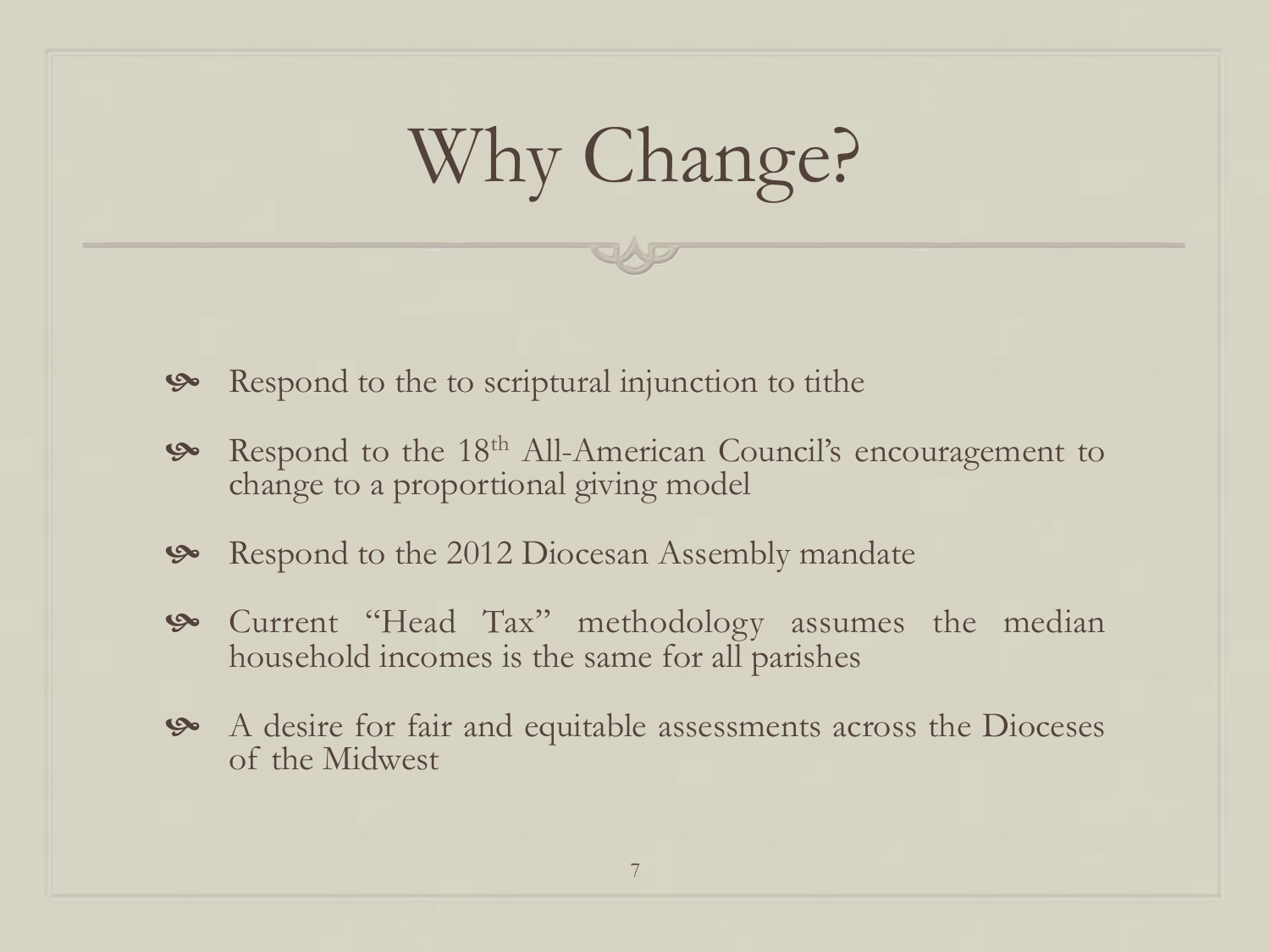## Guiding Principles

- ! Scriptural injunction to tithe
- ! Fairness to parishes
- **9** Respect for the canonical and statutory responsibilities of the Diocesan Authority
- ! Cooperation
- **9** Sustainability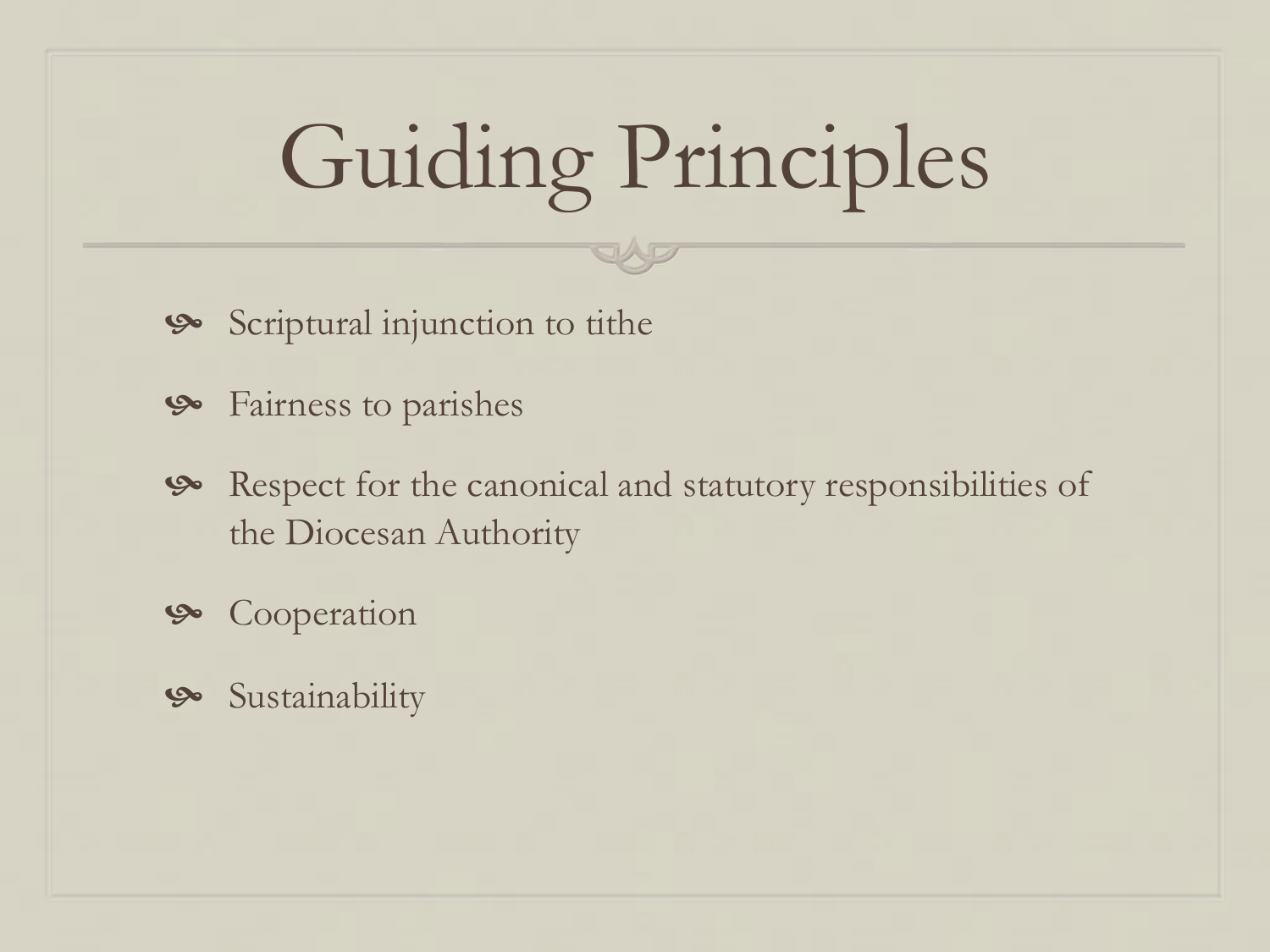#### Data sources

- ! 51 (75%) Parishes in the DOM completed a standard data assessment form
- ! Dioceses of the Midwest (DOM) provided assessment invoices for 2015 & 2016
- ! DOM provided P&L Actual vs Plan for 2013, 2014, 2015 and 2016 Budget
- ! Orthodox Church in America (OCA) provided their percentage assessment plan for 2016 through 2018 for all Dioceses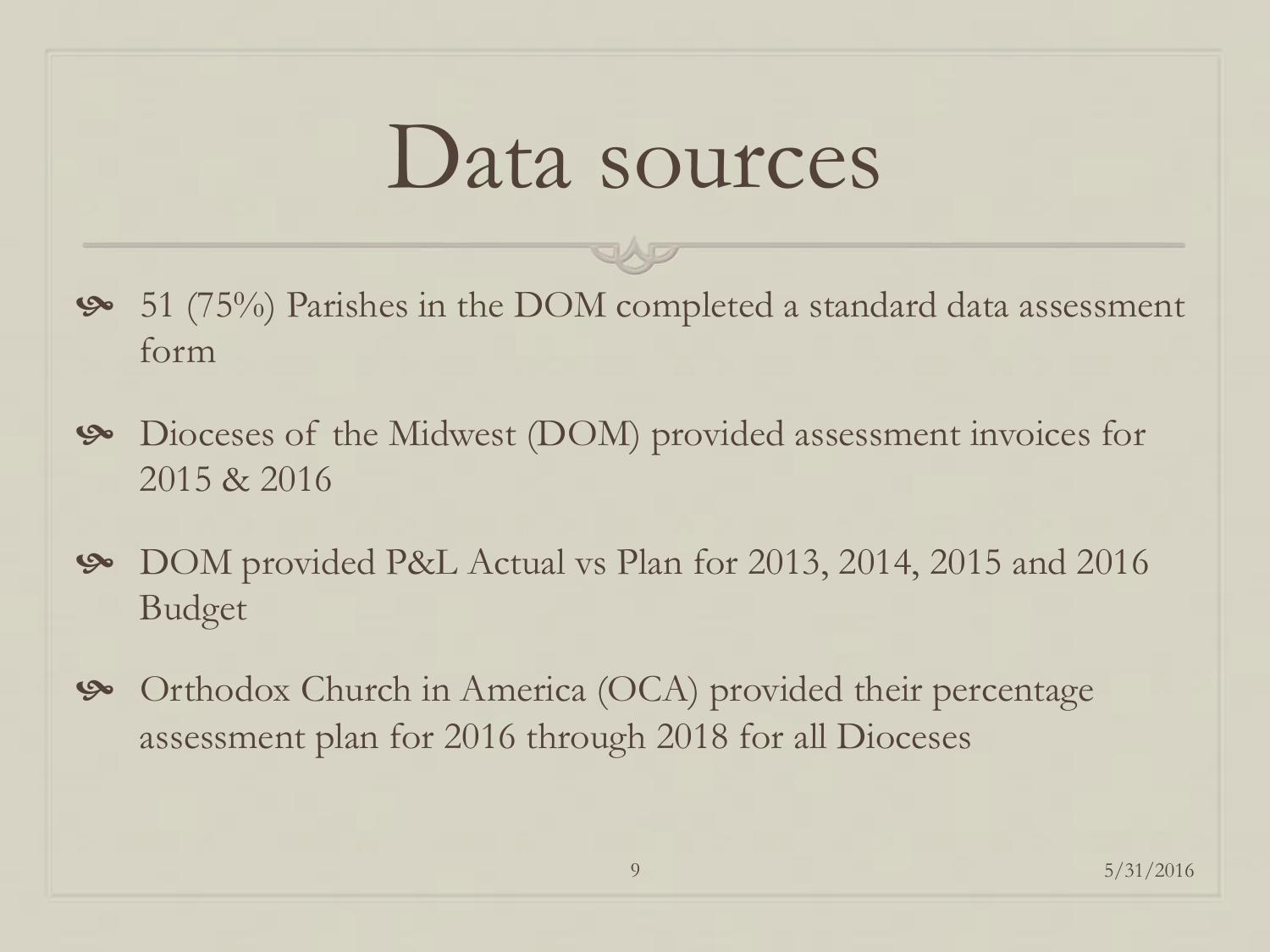## Phases of the Project

Bishop PAUL's letter to the Diocese on October 1, 2015 set out three phases to this project:

- 1. Collection financial data 75% response
- 2. Analysis financial data plan developed
- 3. Open for comment NEXT STEP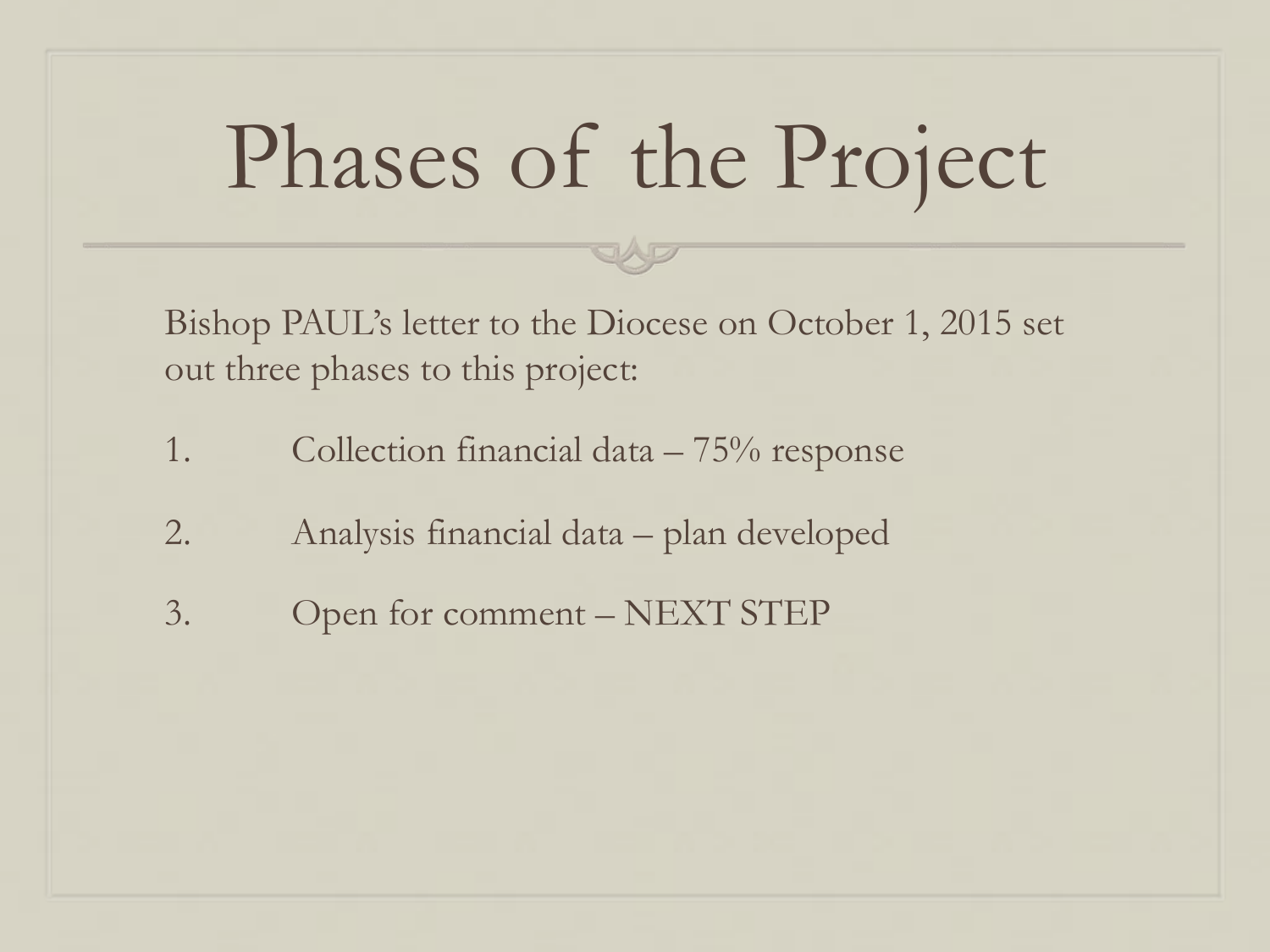# Open for Comment Phase

#### REMINDERS:

- 1. This document is the product of many hours of analysis and consultation.
- 2. While the Stewardship Working Group is happy to answer questions about the proposal, we strongly encourage questioners to read, think about, and otherwise inwardly digest the proposal before asking questions.
- 3. Despite being volunteers, the Stewardship Working will answer questions in a timely manner.
- 4. The Stewardship Working Group intends to publish questions asked in a FAQ format.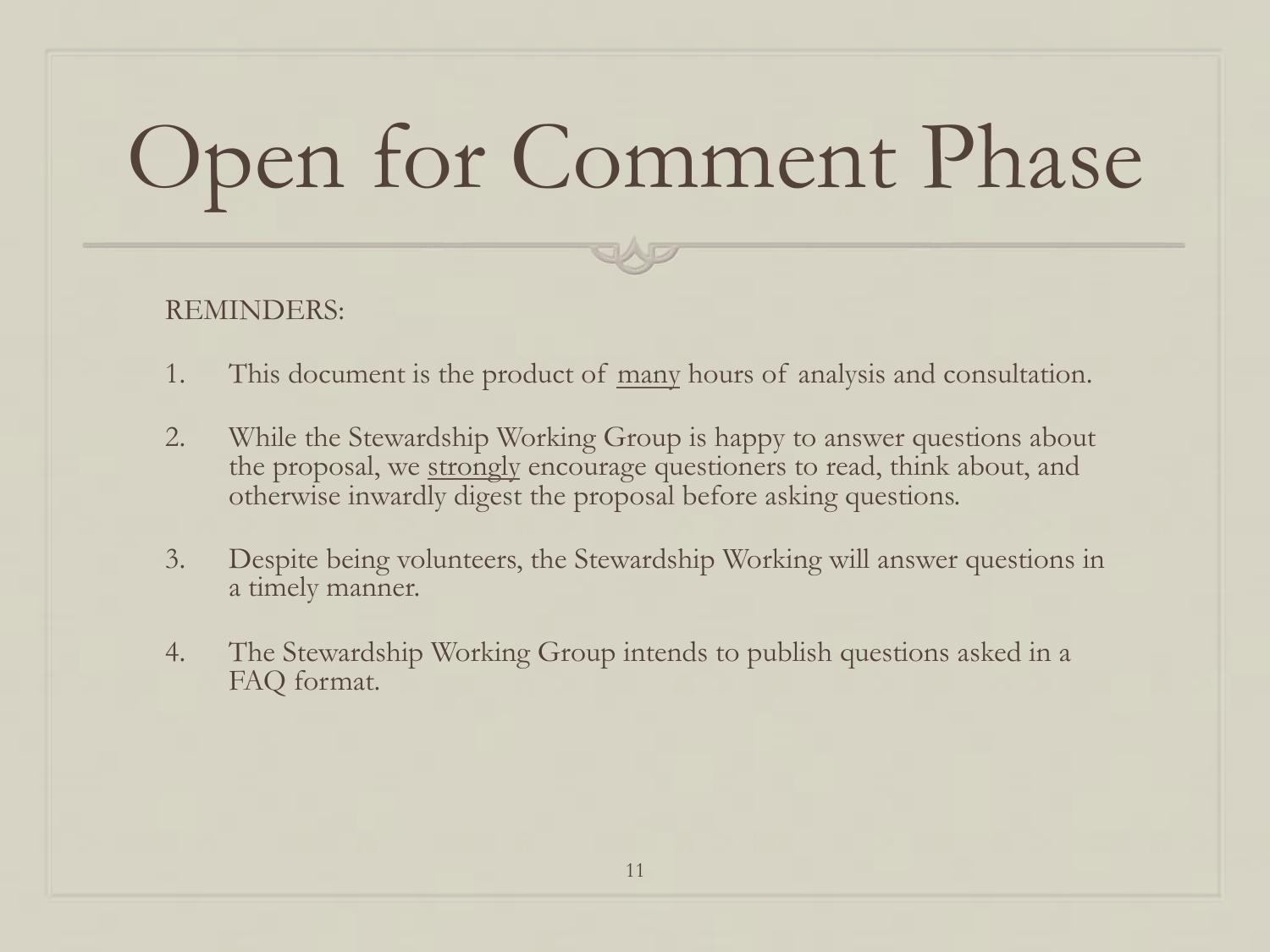# Parish Assessment Policy Proposal

- 1. Review Policy
- 2. Review Standard Reporting Form